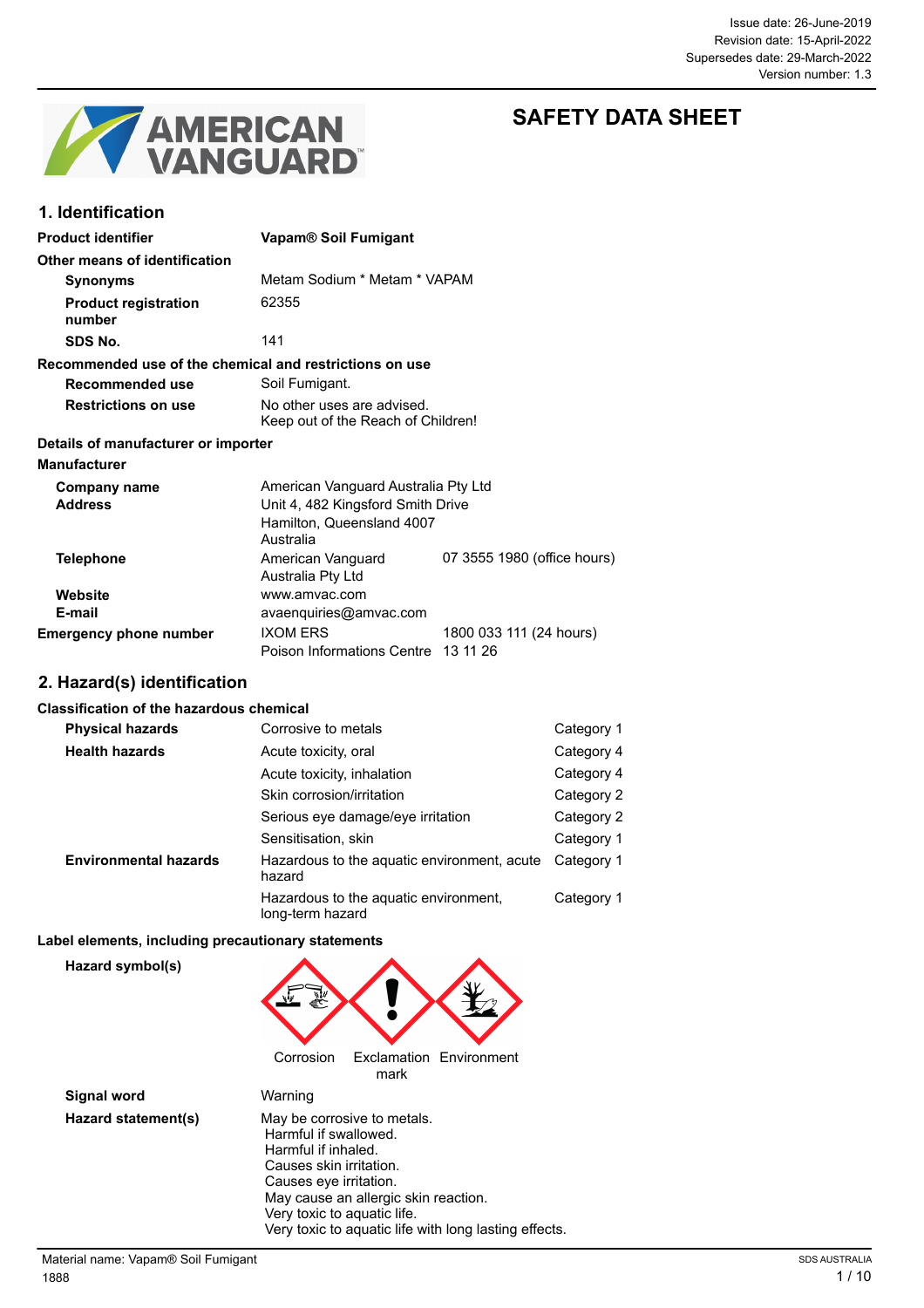| Keep only in original packaging.<br>Avoid breathing mist/vapours.<br>Wash thoroughly after handling.<br>Do not eat, drink or smoke when using this product.<br>Use only outdoors or in a well-ventilated area.<br>Contaminated work clothing should not be allowed out of the workplace.<br>Avoid release to the environment.<br>Wear protective gloves.                                                                                                                                                                                                                                                                                    |
|---------------------------------------------------------------------------------------------------------------------------------------------------------------------------------------------------------------------------------------------------------------------------------------------------------------------------------------------------------------------------------------------------------------------------------------------------------------------------------------------------------------------------------------------------------------------------------------------------------------------------------------------|
| IF SWALLOWED: Call a POISON CENTRE/doctor if you feel unwell.<br>Rinse mouth.<br>IF ON SKIN: Wash with plenty of water.<br>If skin irritation or rash occurs: Get medical advice/attention.<br>Take off contaminated clothing and wash it before reuse.<br>IF INHALED: Remove person to fresh air and keep comfortable for breathing.<br>Call a POISON CENTRE/doctor if you feel unwell.<br>IF IN EYES: Rinse cautiously with water for several minutes. Remove contact lenses, if present<br>and easy to do. Continue rinsing.<br>If eye irritation persists: Get medical advice/attention.<br>Absorb spillage to prevent material damage. |
| Not applicable.                                                                                                                                                                                                                                                                                                                                                                                                                                                                                                                                                                                                                             |
| Dispose of contents/container in accordance with local/regional/national/international regulations.                                                                                                                                                                                                                                                                                                                                                                                                                                                                                                                                         |
| None known.                                                                                                                                                                                                                                                                                                                                                                                                                                                                                                                                                                                                                                 |
| Metham (or Metam) is a methyl isothiocyanate (MITC) precursor.                                                                                                                                                                                                                                                                                                                                                                                                                                                                                                                                                                              |
|                                                                                                                                                                                                                                                                                                                                                                                                                                                                                                                                                                                                                                             |

# **3. Composition/information on ingredients**

| <b>Mixture</b>                   |                                                   |                                        |
|----------------------------------|---------------------------------------------------|----------------------------------------|
| Identity of chemical ingredients | <b>CAS number and other</b><br>unique identifiers | <b>Concentration of</b><br>ingredients |
| Sodium Methyldithiocarbamate     | $137 - 42 - 8$                                    | $423$ g/L                              |
| Metam Sodium<br>Metam            |                                                   |                                        |
| Other non-hazardous ingredients  | -                                                 | to 100 %                               |

**Composition comments** This is a commercial product whose exact ratio of components may vary slightly.

# **4. First aid measures**

### **Description of necessary first aid measures**

| <b>Inhalation</b>                               | Remove victim to fresh air and keep at rest in a position comfortable for breathing. Do not use<br>mouth-to-mouth method if victim inhaled the substance. Induce artificial respiration with the aid of<br>a pocket mask equipped with a one-way valve or other proper respiratory medical device. Call a<br>poison centre or doctor/physician if you feel unwell. |
|-------------------------------------------------|--------------------------------------------------------------------------------------------------------------------------------------------------------------------------------------------------------------------------------------------------------------------------------------------------------------------------------------------------------------------|
| <b>Skin contact</b>                             | Call a poison centre or doctor/physician if you feel unwell. Remove contaminated clothing<br>immediately and wash skin with soap and water. In case of eczema or other skin disorders: Seek<br>medical attention and take along these instructions. Wash contaminated clothing before reuse.                                                                       |
| Eye contact                                     | Immediately flush eyes with plenty of water for at least 15 minutes. Continue rinsing. Get medical<br>attention if irritation develops and persists.                                                                                                                                                                                                               |
| Ingestion                                       | Call a physician or poison centre immediately. Rinse mouth. Do not induce vomiting without advice<br>from poison centre. Never give anything by mouth to a victim who is unconscious or is having<br>convulsions.                                                                                                                                                  |
| Personal protection for first aid<br>responders | In the case of accident or if you feel unwell, seek medical advice immediately (show the label<br>where possible). Ensure that medical personnel are aware of the material(s) involved, and take<br>precautions to protect themselves. Show this safety data sheet to the doctor in attendance. Wash<br>contaminated clothing before reuse.                        |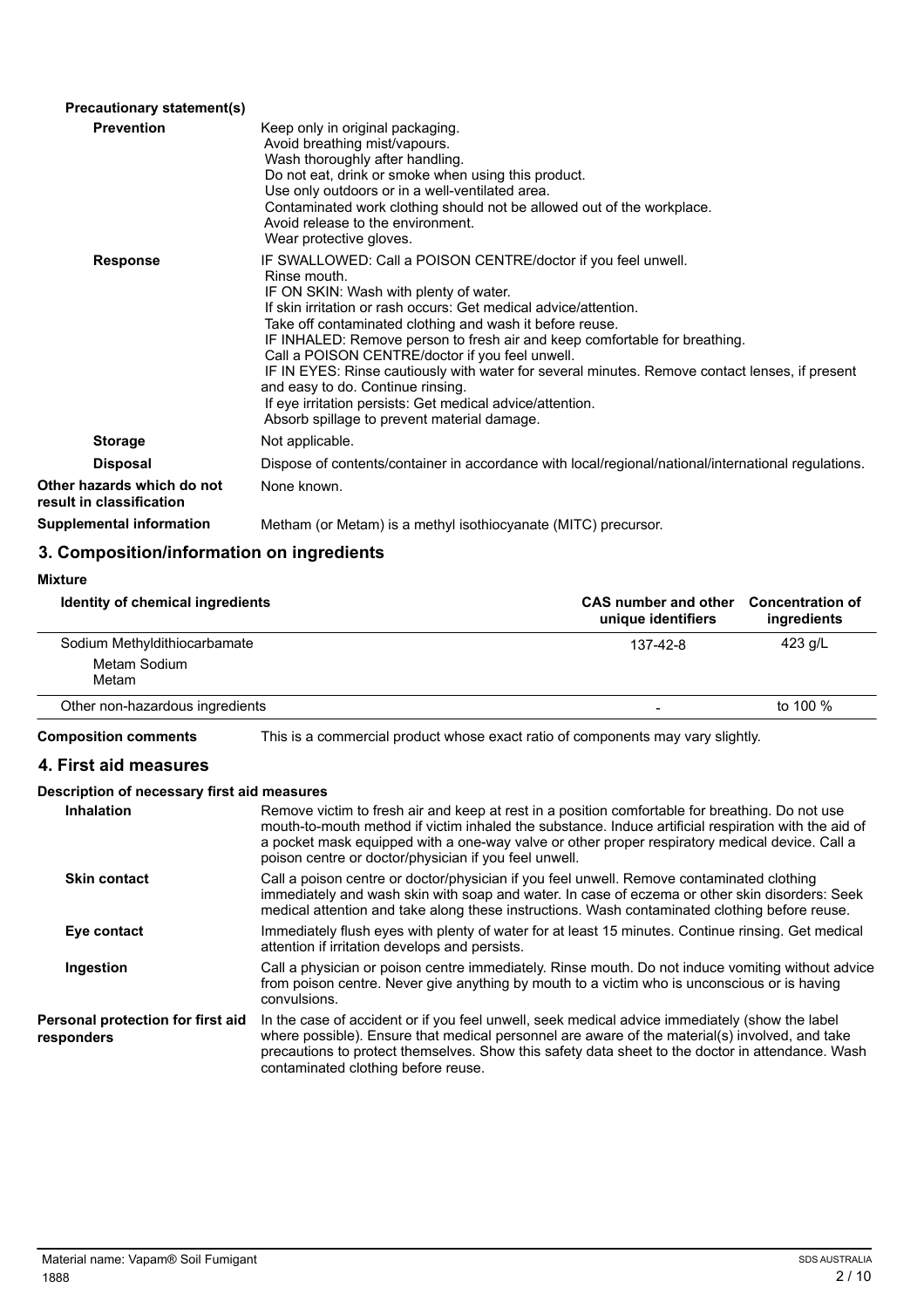| Symptoms caused by exposure                                      | Overexposure to Metam Sodium as sold may result in damage to the skin, skin irritation, excessive<br>salivation, sweating, fatigue, weakness, nausea, headache, dizziness, eye, nose, throat and<br>respiratory tract irritation. In addition, dilution to use levels results in the release of methyl<br>isothiocyanate (MITC) and/or hydrogen sulphide. Overexposure to MITC may result in strong skin<br>and eye irritation, running nose, dizziness, cramps, nausea, vomiting, and mild to severe<br>disturbances of the nervous system. Overexposure to hydrogen sulphide may result in severe<br>irritation to the eyes and mucous membranes. In addition, exposure may result in headache,<br>dizziness, excitement, staggering gait, diarrhea, difficult or painful urination, difficult breathing,<br>chronic pulmonary edema, coma and death. |
|------------------------------------------------------------------|---------------------------------------------------------------------------------------------------------------------------------------------------------------------------------------------------------------------------------------------------------------------------------------------------------------------------------------------------------------------------------------------------------------------------------------------------------------------------------------------------------------------------------------------------------------------------------------------------------------------------------------------------------------------------------------------------------------------------------------------------------------------------------------------------------------------------------------------------------|
|                                                                  | Chronic exposure may also cause conjunctivitis, photophobia, digestive disturbances, weight loss,<br>general bodily weakness, and blurred vision. In addition, laboratory studies have shown that<br>exposure to the active ingredient, followed by ingestion of alcohol, may cause an adverse reaction,<br>including low blood pressure, rapid heartbeat, and flushing of the skin. Consumption of alcohol<br>during and after exposure to this product should be avoided.                                                                                                                                                                                                                                                                                                                                                                             |
| <b>Medical attention and special</b><br>treatment                | Provide general supportive measures and treat symptomatically. Keep victim warm. Keep victim<br>under observation. Symptoms may be delayed. Contact the Poison Information Centre (13 11 26<br>from anywhere in Australia) for further information (0800 764 766 in New Zealand).                                                                                                                                                                                                                                                                                                                                                                                                                                                                                                                                                                       |
| 5. Firefighting measures                                         |                                                                                                                                                                                                                                                                                                                                                                                                                                                                                                                                                                                                                                                                                                                                                                                                                                                         |
| <b>Extinguishing media</b><br>Suitable extinguishing<br>media    | Use fire-extinguishing media appropriate for surrounding materials.                                                                                                                                                                                                                                                                                                                                                                                                                                                                                                                                                                                                                                                                                                                                                                                     |
| Unsuitable extinguishing<br>media                                | Material reacts with water. Dilution with water may cause generation of flammable and toxic fumes<br>of MITC and Hydrogen sulphide. See Chemical Stability information in Section 10.                                                                                                                                                                                                                                                                                                                                                                                                                                                                                                                                                                                                                                                                   |
| Specific hazards arising from<br>the chemical                    | Material reacts with water. This product can release toxic fumes of methyl isothiocyanate (MITC)<br>and hydrogen sulphide, as well as nitrogen oxides, when heated to decomposition or diluted with<br>water. Fire may produce irritating, corrosive and/or toxic gases.                                                                                                                                                                                                                                                                                                                                                                                                                                                                                                                                                                                |
| Special protective equipment<br>and precautions for firefighters | Self-contained breathing apparatus and full protective clothing must be worn in case of fire.                                                                                                                                                                                                                                                                                                                                                                                                                                                                                                                                                                                                                                                                                                                                                           |
| Firefighting<br>equipment/instructions                           | Evacuate the area promptly. Move containers from fire area if you can do so without risk.                                                                                                                                                                                                                                                                                                                                                                                                                                                                                                                                                                                                                                                                                                                                                               |

#### **6. Accidental release measures**

**Hazchem code** 2X

#### **Personal precautions, protective equipment and emergency procedures**

|                                                                 | Personal precaduons, protective equipment and emergency procedures                                                                                                                                                                                                                                                                                                                                                                                                                   |
|-----------------------------------------------------------------|--------------------------------------------------------------------------------------------------------------------------------------------------------------------------------------------------------------------------------------------------------------------------------------------------------------------------------------------------------------------------------------------------------------------------------------------------------------------------------------|
| For non-emergency<br>personnel                                  | Wear appropriate personal protective equipment.                                                                                                                                                                                                                                                                                                                                                                                                                                      |
| For emergency responders                                        | Keep unnecessary personnel away. Ensure adequate ventilation. Avoid breathing mist/vapours.<br>Avoid contact with skin, eyes or clothing. Use personal protection recommended in Section 8 of<br>the SDS.                                                                                                                                                                                                                                                                            |
| <b>Environmental precautions</b>                                | Avoid release to the environment. Avoid discharge into drains, water courses or onto the ground.<br>Inform appropriate managerial or supervisory personnel of all environmental releases.                                                                                                                                                                                                                                                                                            |
| <b>Methods and materials for</b>                                | Prevent entry into waterways, sewer, basements or confined areas.                                                                                                                                                                                                                                                                                                                                                                                                                    |
| containment and cleaning up                                     | Large Spills: Stop the flow of material, if this is without risk. Dyke the spilled material, where this is<br>possible. Siphon the majority of the liquid into drums for use or disposal, depending on the<br>circumstances. Clean the area as described for a small spill.                                                                                                                                                                                                          |
|                                                                 | Small Spills: Absorb spillage with non-combustible, absorbent material. Scoop up used absorbent<br>into drums or other appropriate container. Scrub the area with detergent and water. Rinse with<br>water. Pick up wash liquid with additional absorbent and place in a disposable container.                                                                                                                                                                                       |
|                                                                 | Never return spills to original containers for reuse.                                                                                                                                                                                                                                                                                                                                                                                                                                |
| 7. Handling and storage                                         |                                                                                                                                                                                                                                                                                                                                                                                                                                                                                      |
| Precautions for safe handling                                   | Read label before use. Keep out of the reach of children. Keep away from food, drink and animal<br>feeding stuffs. Avoid breathing mist or vapour. Avoid contact with eyes, skin, and clothing. Do not<br>taste or swallow. When using, do not eat, drink or smoke. Use only outdoors or in a well-ventilated<br>area. Wear appropriate personal protective equipment. Wash thoroughly after handling. Avoid<br>release to the environment. Wash contaminated clothing before reuse. |
| Conditions for safe storage,<br>including any incompatibilities | Keep away from food, drink and animal feeding stuffs. Store in a cool, dry place out of direct<br>sunlight. Store in original tightly closed container. Store in a well-ventilated place. Store away from<br>incompatible materials (see Section 10 of the SDS).                                                                                                                                                                                                                     |

**Specific methods** Use standard firefighting procedures and consider the hazards of other involved materials.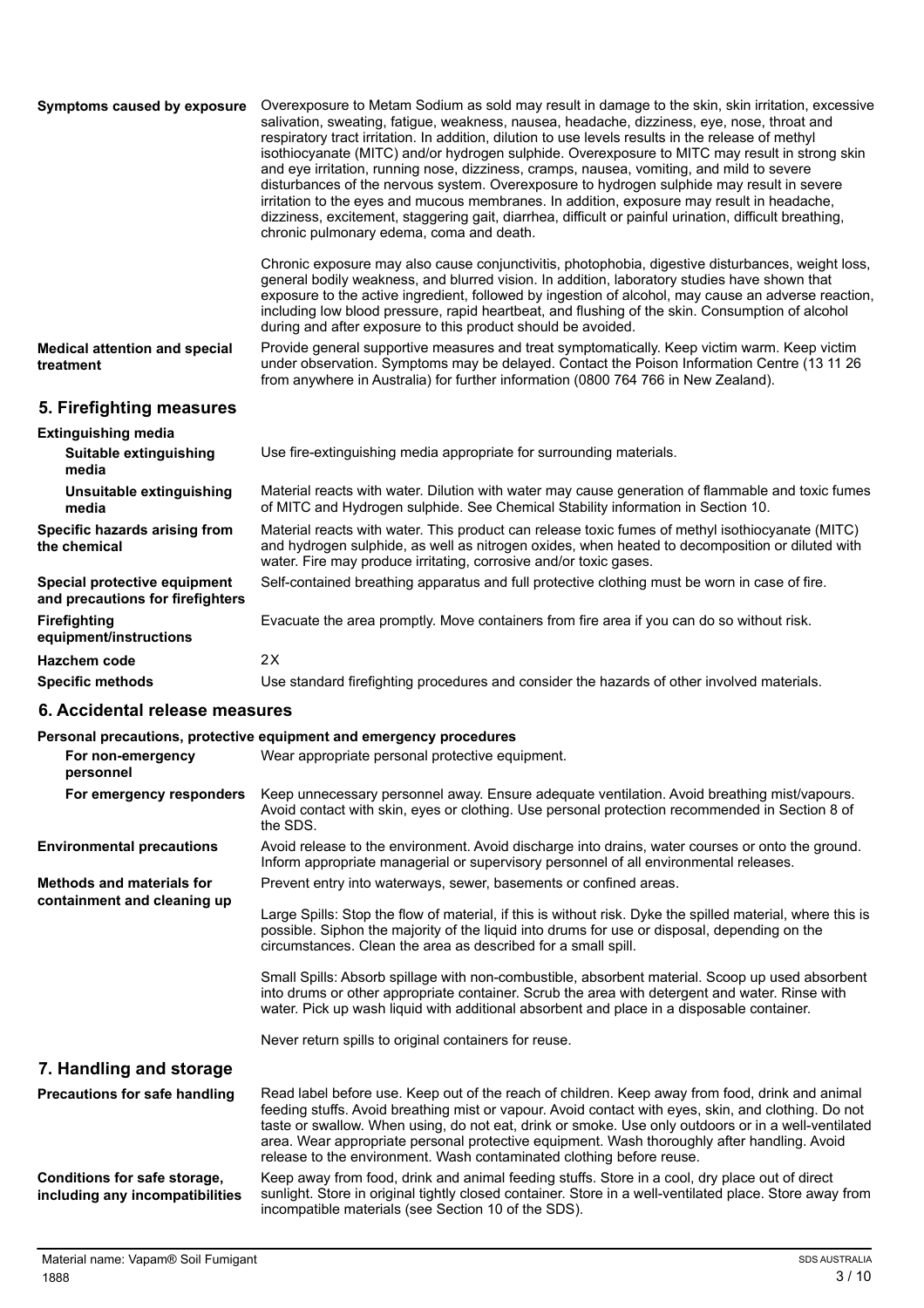# **8. Exposure controls and personal protection**

**Control parameters** Follow standard monitoring procedures.

#### **Occupational exposure limits**

#### **Australia. National Workplace OELs (Workplace Exposure Standards for Airborne Contaminants, Appendix A)**

| <b>Decomposition</b>                      | .<br><b>Type</b> | Value        |
|-------------------------------------------|------------------|--------------|
| Hydrogen sulphide (CAS<br>7783-06-4)      | <b>STEL</b>      | 21 mg/m3     |
|                                           |                  | 15 ppm       |
|                                           | <b>TWA</b>       | 14 $mg/m3$   |
|                                           |                  | 10 ppm       |
| <b>US. ACGIH Threshold Limit Values</b>   |                  |              |
| <b>Decomposition</b>                      | <b>Type</b>      | Value        |
| Hydrogen sulphide (CAS<br>7783-06-4)      | <b>STEL</b>      | 5 ppm        |
|                                           | <b>TWA</b>       | 1 ppm        |
| UK. EH40 Workplace Exposure Limits (WELs) |                  |              |
| <b>Decomposition</b>                      | <b>Type</b>      | Value        |
| Hydrogen sulphide (CAS<br>7783-06-4)      | <b>STEL</b>      | 14 $mg/m3$   |
|                                           |                  | 10 ppm       |
|                                           | <b>TWA</b>       | $7$ mg/m $3$ |
|                                           |                  | 5 ppm        |

#### **Germany. DFG MAK List (advisory OELs). Commission for the Investigation of Health Hazards of Chemical Compounds in the Work Area (DFG)**

| <b>Decomposition</b>                 | <b>Type</b>                                                                     | Value                                                                                                                                                                                                                                                                                                                                                                                 |
|--------------------------------------|---------------------------------------------------------------------------------|---------------------------------------------------------------------------------------------------------------------------------------------------------------------------------------------------------------------------------------------------------------------------------------------------------------------------------------------------------------------------------------|
| Hydrogen sulphide (CAS<br>7783-06-4) | TWA                                                                             | $7.1 \text{ mg/m}$ 3                                                                                                                                                                                                                                                                                                                                                                  |
|                                      |                                                                                 | 5 ppm                                                                                                                                                                                                                                                                                                                                                                                 |
| <b>Biological limit values</b>       | No biological exposure limits noted for the ingredient(s).                      |                                                                                                                                                                                                                                                                                                                                                                                       |
| <b>Exposure guidelines</b>           | No exposure standards allocated.                                                |                                                                                                                                                                                                                                                                                                                                                                                       |
| Appropriate engineering<br>controls  | emergency shower must be available when handling this product.                  | Mechanical ventilation or local exhaust ventilation may be required. Eye wash facilities and                                                                                                                                                                                                                                                                                          |
|                                      | Individual protection measures, for example personal protective equipment (PPE) |                                                                                                                                                                                                                                                                                                                                                                                       |
| Eye/face protection                  | chance of splashing or misting.                                                 | Safety glasses with side shields or tight fitting chemical goggles should be used whenever<br>hazardous chemicals are being handled. A full face respirator should be worn whenever there is a                                                                                                                                                                                        |
| <b>Skin protection</b>               |                                                                                 |                                                                                                                                                                                                                                                                                                                                                                                       |
| <b>Hand protection</b>               | Wear protective gloves.                                                         |                                                                                                                                                                                                                                                                                                                                                                                       |
| <b>Other</b>                         | Wear appropriate chemical resistant clothing.                                   |                                                                                                                                                                                                                                                                                                                                                                                       |
| <b>Respiratory protection</b>        |                                                                                 | For exposures that may exceed the TLV, a respirator with either an organic vapour-removing<br>cartridge with a prefilter approved for pesticides (MSHA/NIOSH approval number prefix TC-23C),<br>or canister approved for pesticides (MSHA/NIOSH approval number prefix TC-14G) is required. A<br>full-face respirator or a SCBA may be required if misting or splashing are possible. |
| <b>Thermal hazards</b>               | Not applicable.                                                                 |                                                                                                                                                                                                                                                                                                                                                                                       |
|                                      |                                                                                 |                                                                                                                                                                                                                                                                                                                                                                                       |

## **9. Physical and chemical properties**

| Appearance                   |                                                                   |
|------------------------------|-------------------------------------------------------------------|
| <b>Physical state</b>        | Liguid.                                                           |
| Form                         | Liguid.                                                           |
| Colour                       | Light yellow-green                                                |
| <b>Odour</b>                 | Essentially odourless to fairly strong odour of amine or sulphur. |
| <b>Odour threshold</b>       | Not available.                                                    |
| pH                           | $9.5 - 11$                                                        |
| Melting point/freezing point | 0 °C (32 °F)                                                      |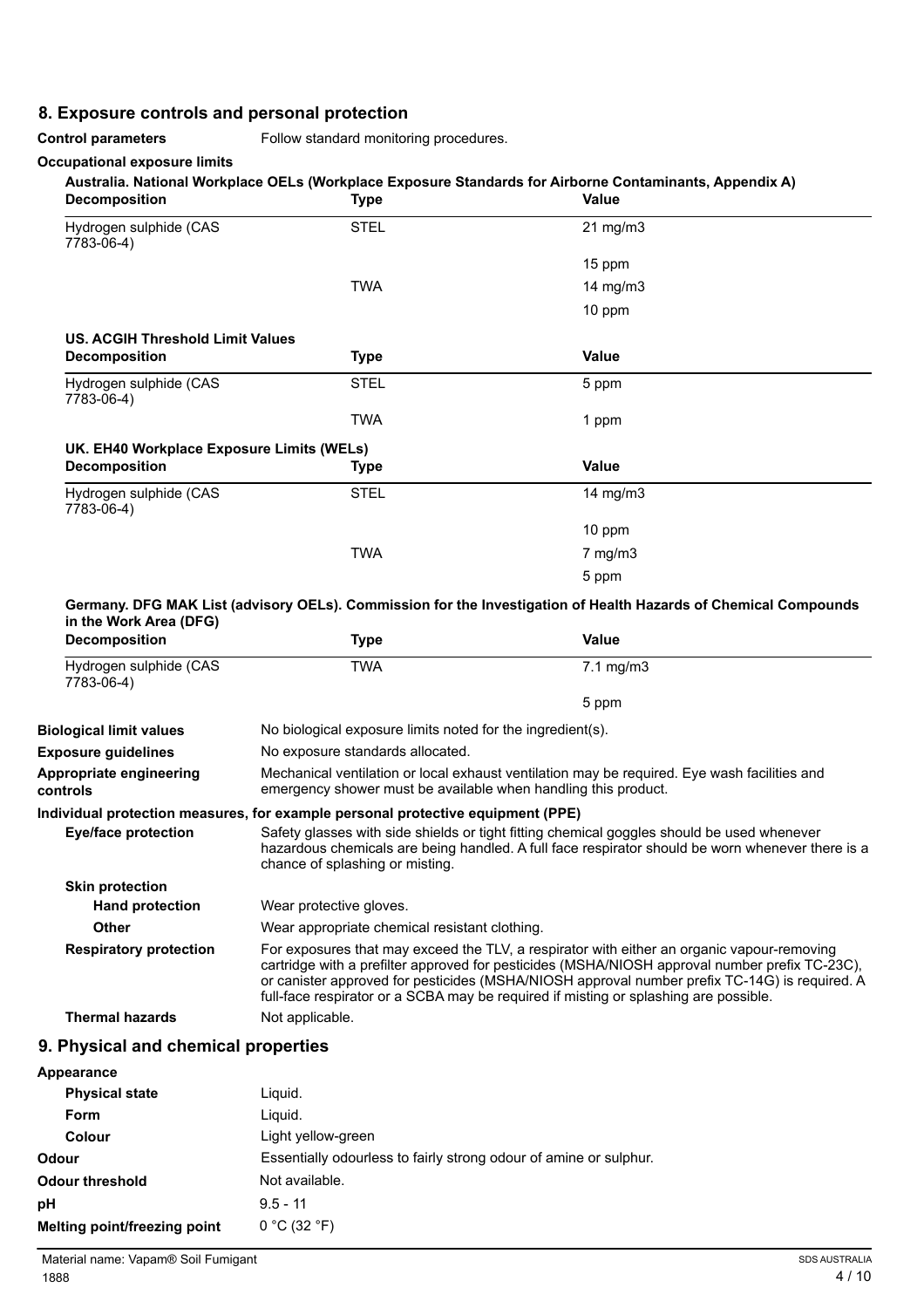| Initial boiling point and boiling<br>range        | 112 °C (233.6 °F)                                                                                                                                                                                                                                                                                                                                                                                    |
|---------------------------------------------------|------------------------------------------------------------------------------------------------------------------------------------------------------------------------------------------------------------------------------------------------------------------------------------------------------------------------------------------------------------------------------------------------------|
| <b>Flash point</b>                                | > 93 °C (> 200 °F) Closed cup                                                                                                                                                                                                                                                                                                                                                                        |
| <b>Evaporation rate</b>                           | 1 (compared to water)                                                                                                                                                                                                                                                                                                                                                                                |
| Flammability (solid, gas)                         | Not applicable.                                                                                                                                                                                                                                                                                                                                                                                      |
| Upper/lower flammability or explosive limits      |                                                                                                                                                                                                                                                                                                                                                                                                      |
| <b>Flammability limit - lower</b><br>$(\%)$       | Not available.                                                                                                                                                                                                                                                                                                                                                                                       |
| <b>Flammability limit - upper</b><br>$(\% )$      | Not available.                                                                                                                                                                                                                                                                                                                                                                                       |
| Explosive limit - lower (%)                       | Not available.                                                                                                                                                                                                                                                                                                                                                                                       |
| <b>Explosive limit - upper</b><br>(%)             | Not available.                                                                                                                                                                                                                                                                                                                                                                                       |
| Vapour pressure                                   | 24 mm Hg (25 °C (77 °F))                                                                                                                                                                                                                                                                                                                                                                             |
| Vapour density                                    | Not available.                                                                                                                                                                                                                                                                                                                                                                                       |
| <b>Relative density</b>                           | 1.21 at 20 °C/4 °C (68 °F/39 °F)                                                                                                                                                                                                                                                                                                                                                                     |
| Solubility(ies)                                   |                                                                                                                                                                                                                                                                                                                                                                                                      |
| Solubility (water)                                | Miscible.                                                                                                                                                                                                                                                                                                                                                                                            |
| <b>Partition coefficient</b><br>(n-octanol/water) | Not available.                                                                                                                                                                                                                                                                                                                                                                                       |
| <b>Auto-ignition temperature</b>                  | Not available.                                                                                                                                                                                                                                                                                                                                                                                       |
| <b>Decomposition temperature</b>                  | Not available.                                                                                                                                                                                                                                                                                                                                                                                       |
| <b>Viscosity</b>                                  | Not available.                                                                                                                                                                                                                                                                                                                                                                                       |
| Other physical and chemical parameters            |                                                                                                                                                                                                                                                                                                                                                                                                      |
| <b>Molecular formula</b>                          | C2-H4-N-S2.Na                                                                                                                                                                                                                                                                                                                                                                                        |
| Molecular weight                                  | 129.18 g/mol                                                                                                                                                                                                                                                                                                                                                                                         |
| 10. Stability and reactivity                      |                                                                                                                                                                                                                                                                                                                                                                                                      |
| Reactivity                                        | The product is stable and non-reactive under normal conditions of use, storage and transport. May<br>be corrosive to metals.                                                                                                                                                                                                                                                                         |
| <b>Chemical stability</b>                         | Material is stable under normal conditions.                                                                                                                                                                                                                                                                                                                                                          |
|                                                   | Metam Sodium decomposes, when diluted with water, to methyl isothiocyanate (MITC, a<br>lachrymator and moderate poison) and/or to hydrogen sulphide (a highly poisonous gas). Use the<br>solution promptly after mixing. Do not allow the solution to stand.<br>Metam Sodium can also decompose to carbon disulphide and monomethylamine (both highly<br>flammable) if contacted with a strong acid. |
| <b>Possibility of hazardous</b><br>reactions      | Hazardous polymerisation does not occur.                                                                                                                                                                                                                                                                                                                                                             |
| <b>Conditions to avoid</b>                        | Contact with incompatible materials. Contact with water liberates flammable gas.                                                                                                                                                                                                                                                                                                                     |
| Incompatible materials                            | This product is incompatible with additional water and strong aqueous acids. In addition, it is<br>corrosive to copper, brass, and zinc, and may soften and/or discolour iron.                                                                                                                                                                                                                       |
| <b>Hazardous decomposition</b><br>products        | When treated with water or heated to decomposition, this product will give off toxic fumes of methyl<br>isothiocyanate (MITC), hydrogen sulphide, and nitrogen oxides. If treated with strong acids, fumes                                                                                                                                                                                           |

of carbon disulphide and monomethylamine will be given off.

# **11. Toxicological information**

# **Information on possible routes of exposure Inhalation** Harmful if inhaled. **Skin contact** Causes skin irritation. May cause an allergic skin reaction. **Eye contact** Causes eye irritation. **Ingestion** Harmful if swallowed.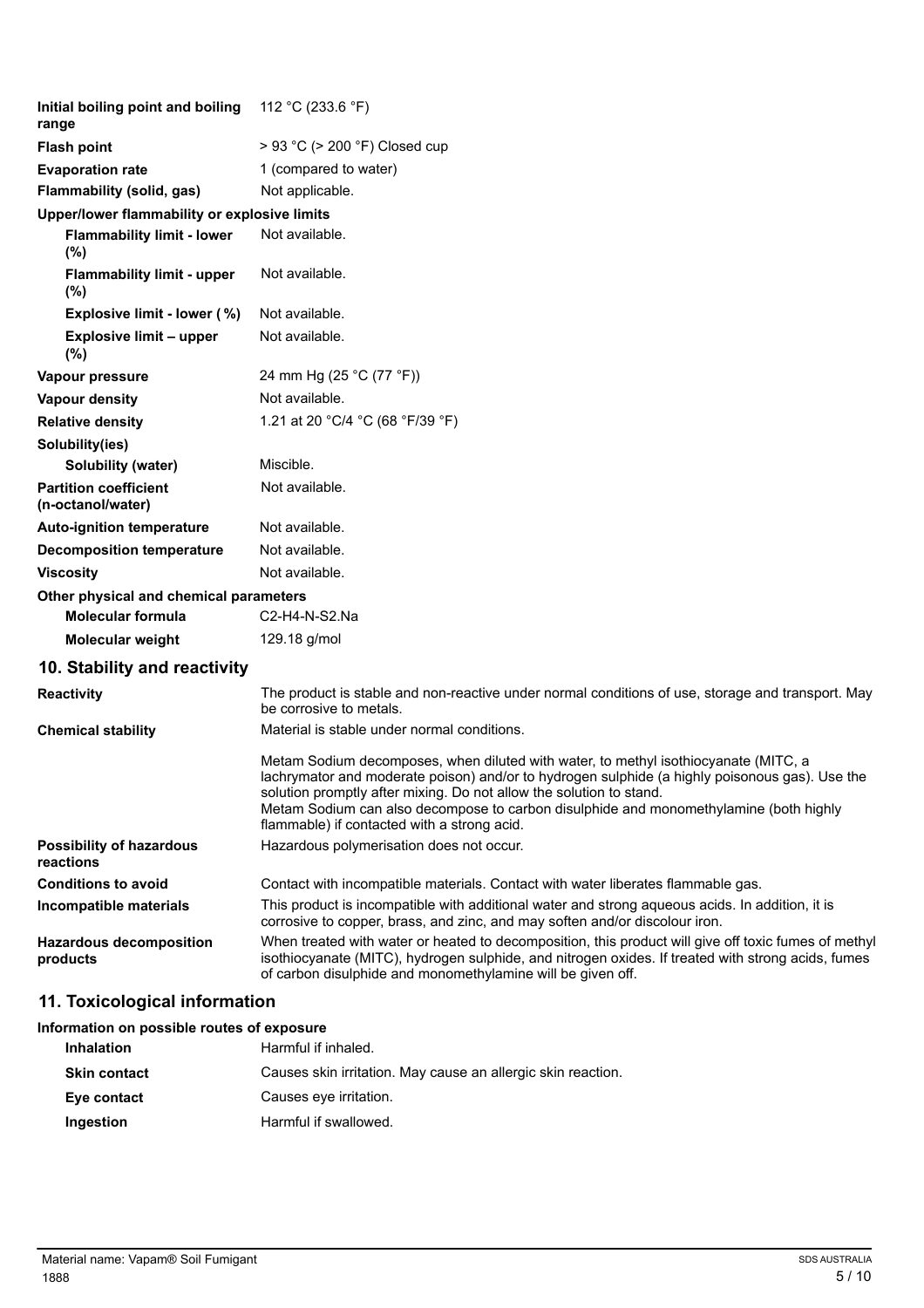**Symptoms related to exposure** Overexposure to Metam Sodium as sold may result in damage to the skin, skin irritation, excessive salivation, sweating, fatigue, weakness, nausea, headache, dizziness, eye, nose, throat and respiratory tract irritation. In addition, dilution to use levels results in the release of methyl isothiocyanate (MITC) and/or hydrogen sulphide. Overexposure to MITC may result in strong skin and eye irritation, running nose, dizziness, cramps, nausea, vomiting, and mild to severe disturbances of the nervous system. Overexposure to hydrogen sulphide may result in severe irritation to the eyes and mucous membranes. In addition, exposure may result in headache, dizziness, excitement, staggering gait, diarrhea, difficult or painful urination, difficult breathing, chronic pulmonary edema, coma and death. Chronic exposure may also cause conjunctivitis, photophobia, digestive disturbances, weight loss, general bodily weakness, and blurred vision. In addition, laboratory studies have shown that exposure to the active ingredient, followed by ingestion of alcohol, may cause an adverse reaction, including low blood pressure, rapid heart beat, and flushing of the skin. Consumption of

alcohol during and after exposure to this product should be avoided.

Impaired pulmonary function and preexisting eye problems may be aggravated. Preexisting skin diseases may also be aggravated by exposure to the decomposition products.

| <b>Acute toxicity</b>                                      | Harmful if swallowed. Harmful if inhaled.  |                                                                                                 |
|------------------------------------------------------------|--------------------------------------------|-------------------------------------------------------------------------------------------------|
| <b>Product</b>                                             | <b>Species</b>                             | <b>Test Results</b>                                                                             |
| Vapam® Soil Fumigant                                       |                                            |                                                                                                 |
| <b>Acute</b>                                               |                                            |                                                                                                 |
| <b>Dermal</b>                                              |                                            |                                                                                                 |
| LD50                                                       | <b>Rabbit</b>                              | > 2020 mg/kg                                                                                    |
| <b>Inhalation</b>                                          |                                            |                                                                                                 |
| <b>LC50</b>                                                | Rat                                        | 2.28 mg/l                                                                                       |
| Oral                                                       |                                            |                                                                                                 |
| LD50                                                       | Rat                                        | 812 mg/kg                                                                                       |
| <b>Decomposition</b>                                       | <b>Species</b>                             | <b>Test Results</b>                                                                             |
| Methyl isothiocyanate (MITC) (CAS 556-61-6)                |                                            |                                                                                                 |
| <b>Acute</b>                                               |                                            |                                                                                                 |
| <b>Dermal</b>                                              |                                            |                                                                                                 |
| LD50                                                       | <b>Rabbit</b>                              | 33 mg/kg                                                                                        |
| <b>Skin corrosion/irritation</b>                           | Causes skin irritation.                    |                                                                                                 |
| <b>Irritation Corrosion - Skin</b><br>Vapam® Soil Fumigant |                                            | <b>Result: Moderate Irritant</b><br>Species: Rabbit                                             |
| Serious eye damage/irritation                              | Causes eye irritation.                     |                                                                                                 |
| <b>Irritation Corrosion - Eye</b>                          |                                            |                                                                                                 |
| Vapam® Soil Fumigant                                       |                                            | <b>Result: Mild Irritant</b><br>Species: Rabbit                                                 |
| Respiratory or skin sensitisation                          |                                            |                                                                                                 |
| <b>Skin sensitisation</b>                                  | May cause an allergic skin reaction.       |                                                                                                 |
| <b>Skin Sensitisation</b><br>Vapam® Soil Fumigant          |                                            | Result: Sensitiser<br>Species: Guinea pig                                                       |
| Germ cell mutagenicity                                     | mutagenicity animal testing.               | No evidence of mutagenicity "in vivo", but some evidence has been observed "in vitro", in       |
| Carcinogenicity                                            | Limited evidence of a carcinogenic effect. |                                                                                                 |
| <b>Reproductive toxicity</b>                               | laboratory animals.                        | This product has shown some developmental effects but has not shown any reproductive effects in |
| Specific target organ toxicity -<br>single exposure        | Not available.                             |                                                                                                 |
| Specific target organ toxicity -<br>repeated exposure      | Not available.                             |                                                                                                 |
| <b>Aspiration hazard</b>                                   | Not available.                             |                                                                                                 |
| <b>Chronic effects</b>                                     | Prolonged inhalation may be harmful.       |                                                                                                 |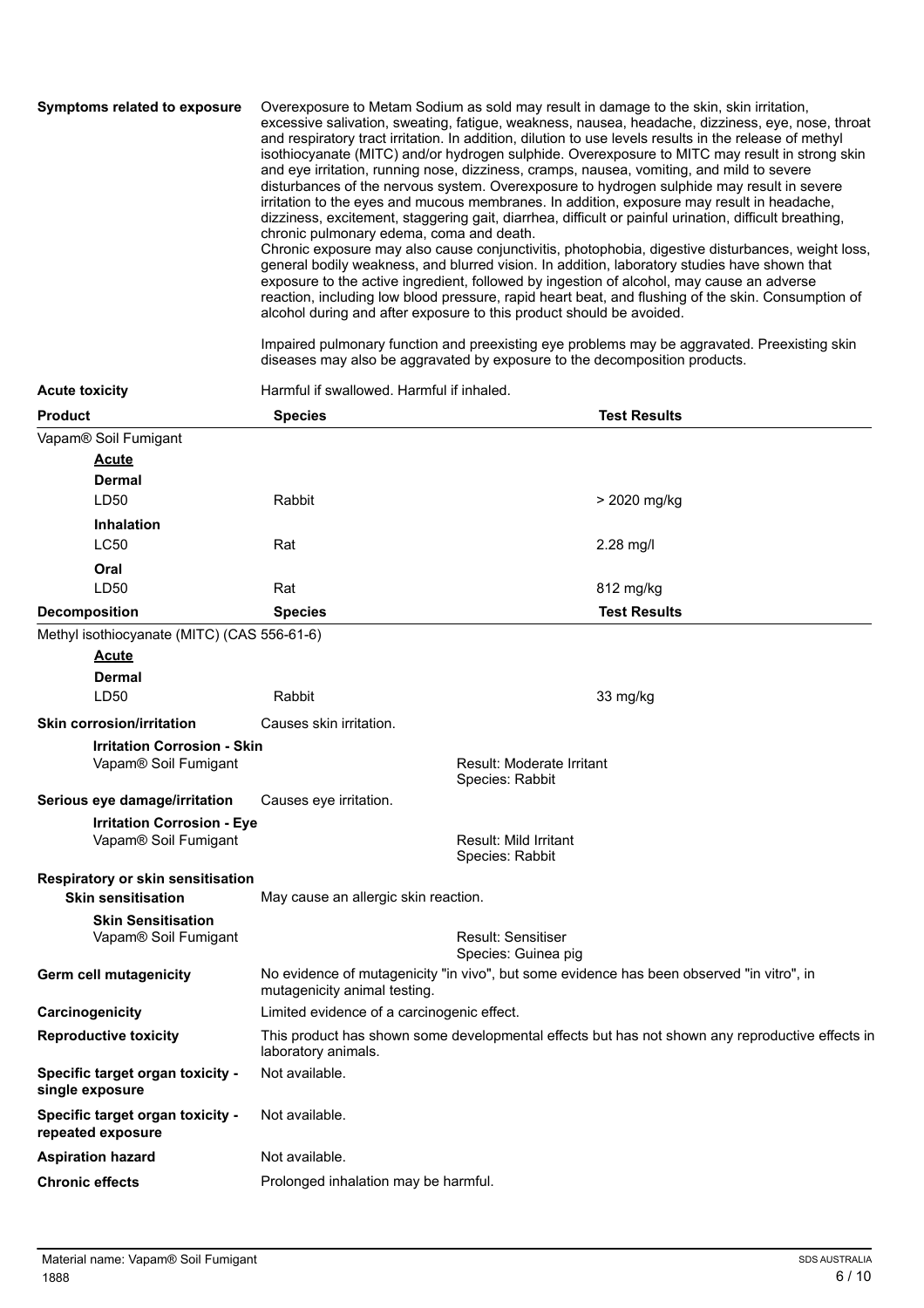# **12. Ecological information**

**Ecotoxicity** Very toxic to aquatic life with long lasting effects. This product is toxic to fish. Do not apply directly to water, to areas where surface water is present, or to intertidal areas below the mean high water mark. Do not contaminate water when disposing of equipment washwaters.

| <b>Decomposition</b>                                        |                                                                                                                                                                                                                                                                                                                                                   | mark. Do not contaminate water wrien disposing or equipment washwaters.<br><b>Species</b>      | <b>Test Results</b>        |
|-------------------------------------------------------------|---------------------------------------------------------------------------------------------------------------------------------------------------------------------------------------------------------------------------------------------------------------------------------------------------------------------------------------------------|------------------------------------------------------------------------------------------------|----------------------------|
| Hydrogen sulphide (CAS 7783-06-4)                           |                                                                                                                                                                                                                                                                                                                                                   |                                                                                                |                            |
| <b>Aquatic</b>                                              |                                                                                                                                                                                                                                                                                                                                                   |                                                                                                |                            |
| Acute                                                       |                                                                                                                                                                                                                                                                                                                                                   |                                                                                                |                            |
| Crustacea                                                   | EC50                                                                                                                                                                                                                                                                                                                                              | Scud (Gammarus pseudolimnaeus)                                                                 | $0.062$ mg/l, 2 days       |
| Fish                                                        | <b>LC50</b>                                                                                                                                                                                                                                                                                                                                       | Fathead minnow (Pimephales promelas) 0.007 mg/l, 96 hours                                      |                            |
| Methyl isothiocyanate (MITC) (CAS 556-61-6)                 |                                                                                                                                                                                                                                                                                                                                                   |                                                                                                |                            |
| <b>Aquatic</b>                                              |                                                                                                                                                                                                                                                                                                                                                   |                                                                                                |                            |
| Acute                                                       |                                                                                                                                                                                                                                                                                                                                                   |                                                                                                |                            |
| Crustacea                                                   | <b>LC50</b>                                                                                                                                                                                                                                                                                                                                       | Water flea (Daphnia magna)                                                                     | 0.18 - 0.56 mg/l, 48 hours |
|                                                             |                                                                                                                                                                                                                                                                                                                                                   |                                                                                                | 0.032 - 0.1 mg/l, 14 days  |
|                                                             |                                                                                                                                                                                                                                                                                                                                                   |                                                                                                |                            |
| Persistence and degradability                               |                                                                                                                                                                                                                                                                                                                                                   | Product decomposes rapidly in wet environments.                                                |                            |
| <b>Bioaccumulative potential</b>                            |                                                                                                                                                                                                                                                                                                                                                   | Decomposes rapidly - will not bioaccumulate.                                                   |                            |
| <b>Partition coefficient</b><br>n-octanol / water (log Kow) |                                                                                                                                                                                                                                                                                                                                                   |                                                                                                |                            |
| Sodium Methyldithiocarbamate                                |                                                                                                                                                                                                                                                                                                                                                   | < 1                                                                                            |                            |
| Methyl isothiocyanate (MITC)                                |                                                                                                                                                                                                                                                                                                                                                   | 0.94                                                                                           |                            |
| <b>Mobility in soil</b>                                     |                                                                                                                                                                                                                                                                                                                                                   | This product decomposes when diluted with water and the decomposition products will leach from |                            |
|                                                             | the soil.                                                                                                                                                                                                                                                                                                                                         |                                                                                                |                            |
| Other adverse effects                                       | Not available.                                                                                                                                                                                                                                                                                                                                    |                                                                                                |                            |
| 13. Disposal considerations                                 |                                                                                                                                                                                                                                                                                                                                                   |                                                                                                |                            |
| <b>Disposal methods</b>                                     | Collect and reclaim or dispose in sealed containers at licensed waste disposal site. Do not allow<br>this material to drain into sewers/water supplies. Do not contaminate ponds, waterways or ditches<br>with chemical or used container. Dispose of contents/container in accordance with<br>local/regional/national/international regulations. |                                                                                                |                            |
| <b>Residual waste</b>                                       | Dispose of in accordance with local regulations. Empty containers or liners may retain some<br>product residues. This material and its container must be disposed of in a safe manner (see:<br>Disposal methods/information).                                                                                                                     |                                                                                                |                            |
| <b>Contaminated packaging</b>                               | Empty containers should be taken to an approved waste handling site for recycling or disposal.<br>Since emptied containers may retain product residue, follow label warnings even after container is<br>emptied.                                                                                                                                  |                                                                                                |                            |
| 14. Transport information                                   |                                                                                                                                                                                                                                                                                                                                                   |                                                                                                |                            |
| <b>ADG</b>                                                  |                                                                                                                                                                                                                                                                                                                                                   |                                                                                                |                            |
| <b>UN number</b>                                            | 3266                                                                                                                                                                                                                                                                                                                                              |                                                                                                |                            |
| UN proper shipping name                                     |                                                                                                                                                                                                                                                                                                                                                   | CORROSIVE LIQUID, BASIC, INORGANIC, N.O.S. (Metam Sodium)                                      |                            |
| <b>Transport hazard class(es)</b>                           |                                                                                                                                                                                                                                                                                                                                                   |                                                                                                |                            |
| <b>Class</b>                                                | 8                                                                                                                                                                                                                                                                                                                                                 |                                                                                                |                            |
| <b>Subsidiary risk</b>                                      | $\overline{\phantom{a}}$                                                                                                                                                                                                                                                                                                                          |                                                                                                |                            |
| <b>Packing group</b>                                        | Ш                                                                                                                                                                                                                                                                                                                                                 |                                                                                                |                            |
| <b>Environmental hazards</b>                                | No                                                                                                                                                                                                                                                                                                                                                |                                                                                                |                            |
| Hazchem code<br>Special precautions for user Not available. | 2X                                                                                                                                                                                                                                                                                                                                                |                                                                                                |                            |
| <b>RID</b>                                                  |                                                                                                                                                                                                                                                                                                                                                   |                                                                                                |                            |
| <b>UN number</b>                                            | 3266                                                                                                                                                                                                                                                                                                                                              |                                                                                                |                            |
| UN proper shipping name                                     |                                                                                                                                                                                                                                                                                                                                                   | CORROSIVE LIQUID, BASIC, INORGANIC, N.O.S. (Metam Sodium)                                      |                            |

| UN number                                   | 3266                                                      |
|---------------------------------------------|-----------------------------------------------------------|
| UN proper shipping name                     | CORROSIVE LIQUID, BASIC, INORGANIC, N.O.S. (Metam Sodium) |
| Transport hazard class(es)                  |                                                           |
| <b>Class</b>                                | 8                                                         |
| <b>Subsidiary risk</b>                      | $\overline{\phantom{0}}$                                  |
| Label(s)                                    | 8                                                         |
| Packing group                               | Ш                                                         |
| <b>Environmental hazards</b>                | Yes                                                       |
| Special precautions for user Not available. |                                                           |
|                                             |                                                           |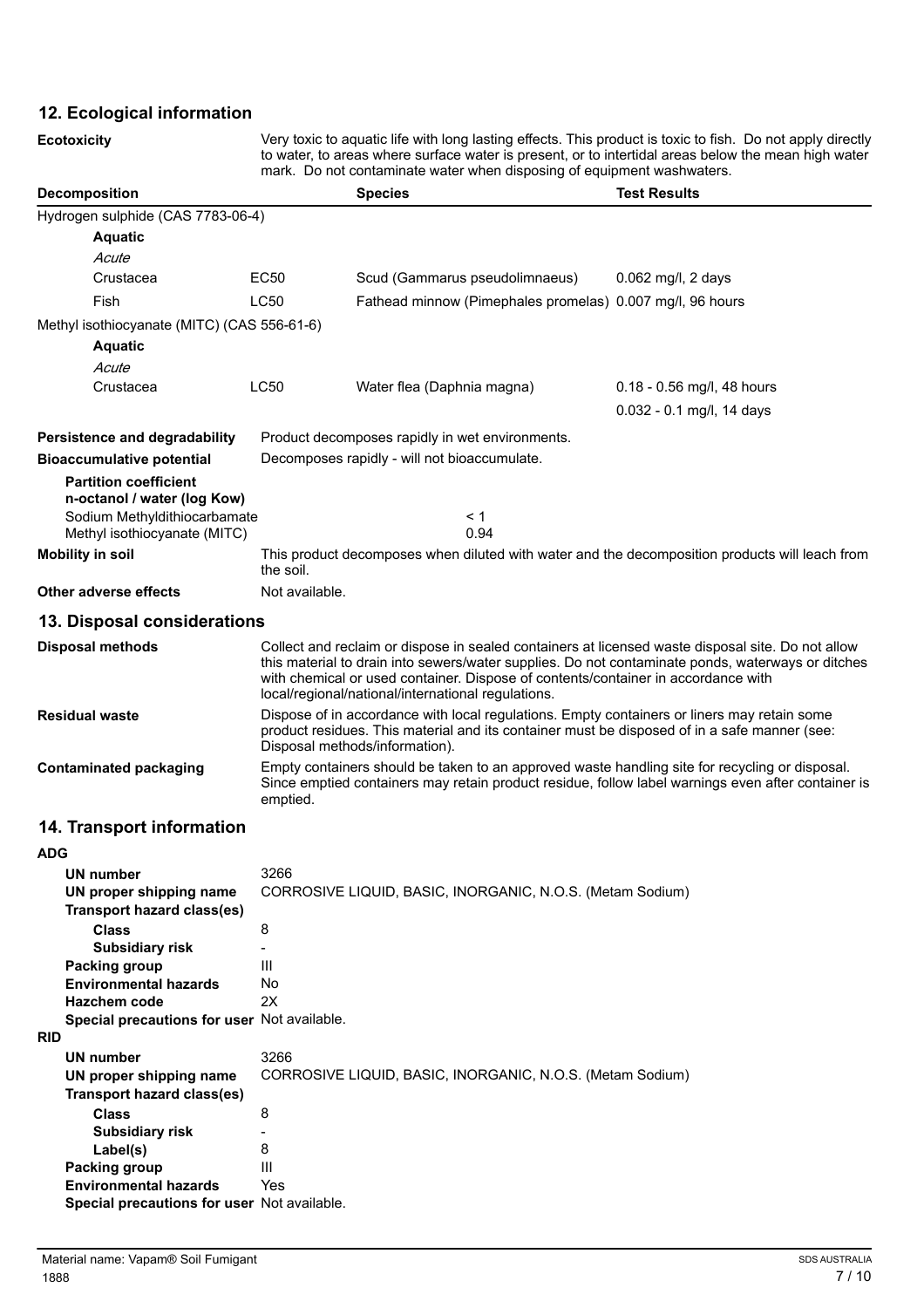|--|--|

| הורו                                                                           |                                                                                                      |
|--------------------------------------------------------------------------------|------------------------------------------------------------------------------------------------------|
| <b>UN number</b>                                                               | 3266                                                                                                 |
| UN proper shipping name                                                        | Corrosive liquid, basic, inorganic, n.o.s. (Metam Sodium 42%)                                        |
| <b>Transport hazard class(es)</b>                                              |                                                                                                      |
| <b>Class</b>                                                                   | 8                                                                                                    |
| <b>Subsidiary risk</b>                                                         |                                                                                                      |
| Packing group                                                                  | Ш                                                                                                    |
| <b>Environmental hazards</b>                                                   | No                                                                                                   |
| <b>ERG Code</b>                                                                | 8L                                                                                                   |
|                                                                                | Special precautions for user Read safety instructions, SDS and emergency procedures before handling. |
| Other information                                                              |                                                                                                      |
| Passenger and cargo<br>aircraft                                                | Allowed with restrictions.                                                                           |
| Cargo aircraft only                                                            | Allowed with restrictions.                                                                           |
| <b>IMDG</b>                                                                    |                                                                                                      |
| <b>UN number</b>                                                               | 3266                                                                                                 |
| UN proper shipping name                                                        | CORROSIVE LIQUID, BASIC, INORGANIC, N.O.S. (Metam Sodium 42%), MARINE<br><b>POLLUTANT</b>            |
| Transport hazard class(es)                                                     |                                                                                                      |
| <b>Class</b>                                                                   | 8                                                                                                    |
| <b>Subsidiary risk</b>                                                         |                                                                                                      |
| Packing group                                                                  | Ш                                                                                                    |
| <b>Environmental hazards</b>                                                   |                                                                                                      |
| <b>Marine pollutant</b>                                                        | Yes                                                                                                  |
| <b>EmS</b>                                                                     | $F-A. S-B$                                                                                           |
|                                                                                | Special precautions for user Read safety instructions, SDS and emergency procedures before handling. |
| Transport in bulk according to<br>Annex II of MARPOL 73/78 and<br>the IBC Code | Not established.                                                                                     |
| <b>ADG</b>                                                                     |                                                                                                      |



**IATA; IMDG; RID**



**Marine pollutant**

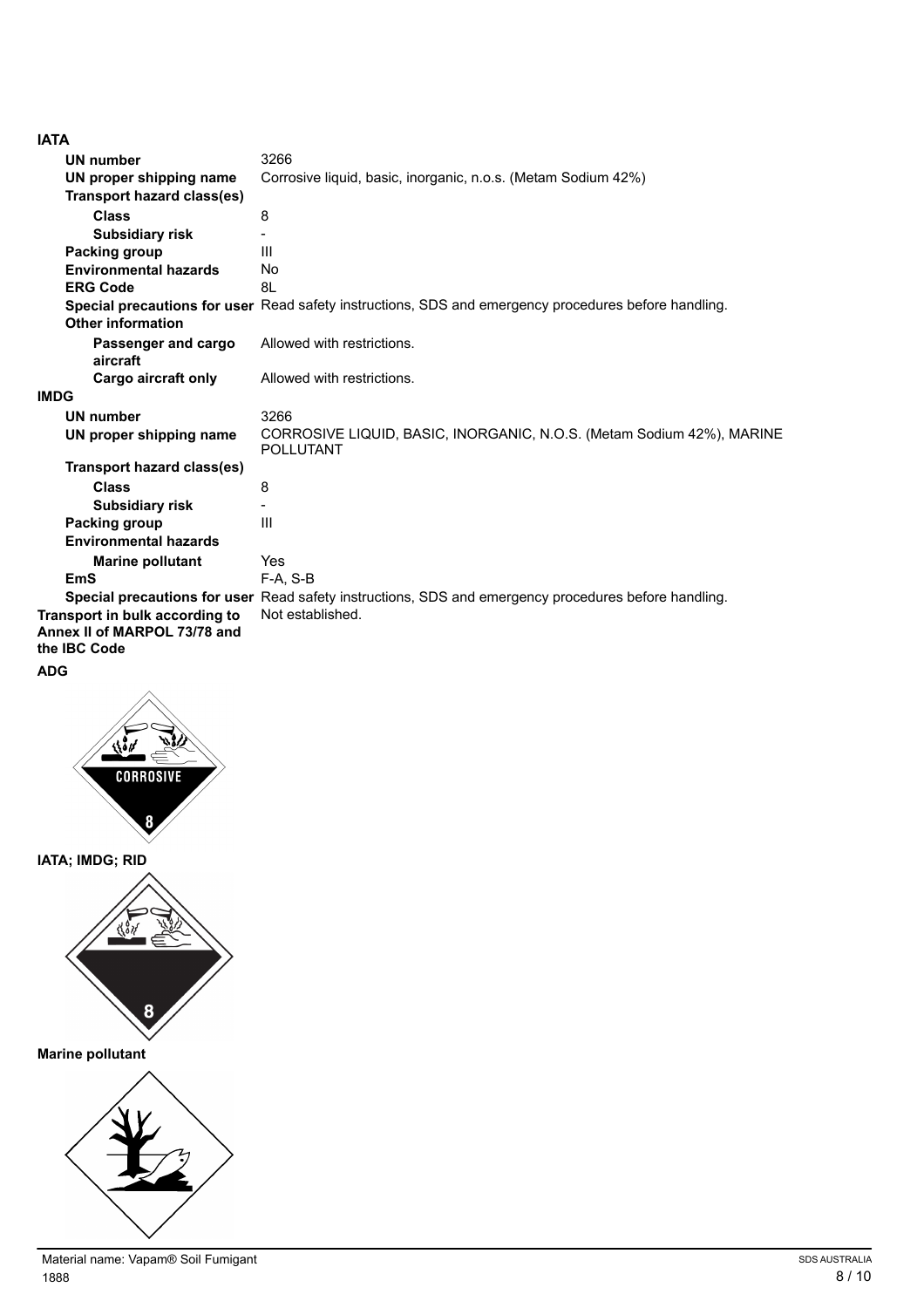**National regulations**

#### **General information** IMDG Regulated Marine Pollutant.

#### **15. Regulatory information**

#### **Safety, health and environmental regulations**

This Safety Data Sheet was prepared in accordance with Australia Model Code of Practice for the preparation of Safety Data Sheets for Hazardous Chemicals.

**Australia Medicines & Poisons Appendix A** Poisons schedule number not allocated. **Australia Medicines & Poisons Appendix B** Poisons schedule number not allocated. **Australia Medicines & Poisons Appendix D** Poisons schedule number not allocated. **Australia Medicines & Poisons Appendix E** Poisons schedule number not allocated. **Australia Medicines & Poisons Appendix F** Poisons schedule number not allocated. **Australia Medicines & Poisons Appendix G** Poisons schedule number not allocated. **Australia Medicines & Poisons Appendix H** Poisons schedule number not allocated. **Australia Medicines & Poisons Appendix I** Poisons schedule number not allocated. **Australia Medicines & Poisons Appendix J** Poisons schedule number not allocated. **Australia Medicines & Poisons Appendix K** Poisons schedule number not allocated. **Australia Medicines & Poisons Schedule 10** Poisons schedule number not allocated. **Australia Medicines & Poisons Schedule 2** Poisons schedule number not allocated. **Australia Medicines & Poisons Schedule 3** Poisons schedule number not allocated. **Australia Medicines & Poisons Schedule 4** Poisons schedule number not allocated. **Australia Medicines & Poisons Schedule 5** Poisons schedule number not allocated. **Australia Medicines & Poisons Schedule 6** Sodium Methyldithiocarbamate (CAS 137-42-8) **Australia Medicines & Poisons Schedule 7** Poisons schedule number not allocated. **Australia Medicines & Poisons Schedule 8** Poisons schedule number not allocated. **Australia Medicines & Poisons Schedule 9** Poisons schedule number not allocated. **High Volume Industrial Chemicals (HVIC)** Not listed. **Importation of Ozone Deleting Substances (Customs(Prohibited imports) Regulations 1956, Schedule 10)** Not listed. **National Pollutant Inventory (NPI) substance reporting list** Not listed. **Prohibited Carcinogenic Substances** Not regulated. **Prohibited Substances (National Model Regulation for the control of Workplace Hazardous Substances, Schedule 2 NOHSC:1005 (1994) as amended)** Not listed. **Restricted Carcinogenic Substances** Not regulated. **Restricted Importation of Organochlorine Chemicals (Customs(Prohibited Imports) Regulations 1956, Schedule 9)** Not listed.

#### **International regulations**